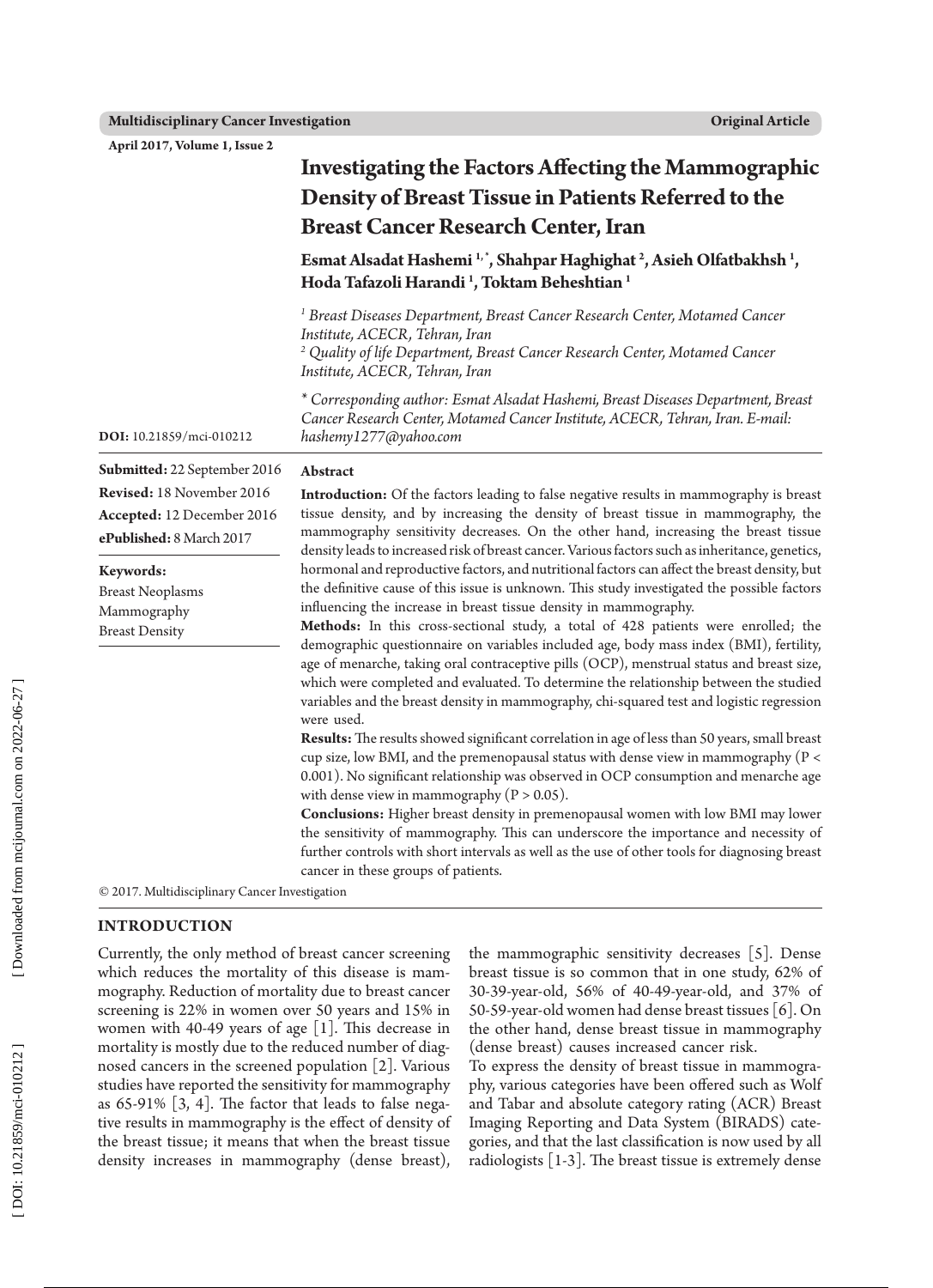and can lead to unseen lesions in mammography. Breast tissue density is the strongest factor in the increased risk of breast cancer and various studies have indicated that women with a high density of breast tissue are 4-6 times in higher risk of breast cancer than women with low breast tissue density [5, 7-13].

In total, in different studies, various factors such as age, hormones usage, factors associated with parents, body mass index (BMI) and reproductive factors have been considered effective on breast tissue density, but no de finitive cause for this issue is known yet  $[8-14]$ .

Given that the increased density of breast tissue can lead to increased risk of breast cancer, using interven tion strategies for reducing its density will be very im portant. For this reason, knowing the factors that have short-term effects on breast tissue density and the fac tors that lead to relative changes in breast density will be very important. This study aimed to investigate the possible factors influencing the breast tissue density increase in mammography in women referred to the breast Cancer Research Center of ACECR.

## **METHODS**

In this cross-sectional study, 428 patients who were re ferred to the radiology ward of the Breast Cancer Re search Center of ACECR for mammography in 2012 were enrolled to this study. A checklist was designed based on previous studies in addition to the possible variables affecting breast tissue density in mammog raphy, which were approved by specialists of this field. The checklist was designed based on the study objec tives; if the patients had tendency to respond, they would complete the questionnaire.

The check list comprised variables such as age, age of menarche, BMI, use of OCP, and breast size. The men -

tioned variables were considered as independent vari ables and breast tissue density as the dependent variable. Patients who had been treated for infertility or patients with premature menopause were excluded from the study. In order to unify the report on breast tissue den sity in mammography, mammographic stereotypes of patients were scanned and evaluated by a radiologist. The checklists information was entered into a computer and the relationships of the studied variables as well as the density of breast tissue in mammography were evaluated. SPSS statistical software, Version 21, was used for data analysis. Mean and dispersion index were used for quan titative variables and frequency and percentage were used for qualitative variables. To evaluate the relation ship between variables and the density of breast tissue, chi-squared and logistic regression tests were used.

#### **RESULTS**

In this study, a total of 428 patients were enrolled. In the analysis of data, the relationship of demographic and hor monal variables with mammographic breast tissue densi ty was studied and it was found that among the patients, 40.4% had low-density views and 59.6% had high densi ty views (Table 1). The findings of this table shows that among the studied subjects, 46.3% of patients with low tissue density and 77.3% of those with high density were less than 50 years old. Chi-squared test results showed significant correlation between age and dense mam mographic view at 5% error level ( $P < 0.001$ ). In the low tissue density group, most people were 13 years old or more (67%) and in the high density group, 42.7% were more than 13 years old. According to the study findings and the results of chi-squared test, no statistically signifi cant relationship was observed between age of menarche and dense view in mammography  $(P = 0.19)$  (Table 1).

**Table 1:** Comparison of Variations in Tissue Density in Mammography Among the Studied Patients (n = 428)

| Variable               | <b>Breast Density in Mammography</b>                    |                                       | $\gamma^2$ , Test Value | P Value     |
|------------------------|---------------------------------------------------------|---------------------------------------|-------------------------|-------------|
|                        | <b>High Density, <math>(n = 255)</math>, No.</b> $(\%)$ | Low Density, $(n = 173)$ , No. $(\%)$ |                         |             |
| Age                    |                                                         |                                       | 47.68                   | ${}< 0.001$ |
| < 50                   | 197(77.3)                                               | 80(46.3)                              |                         |             |
| $50-54$                | 40(15.8)                                                | 35(20.3)                              |                         |             |
| 55-59                  | 33(19.2)                                                | 15(8.7)                               |                         |             |
| >60                    | 20(11.8)                                                | 8(4.7)                                |                         |             |
| Age of Menarche        |                                                         |                                       | 4.81                    | 0.19        |
| < 12                   | 26(10.2)                                                | 15(8.6)                               |                         |             |
| 12                     | 51(20)                                                  | 42(24.4)                              |                         |             |
| 13                     | 69(27.1)                                                | 58 (33.5)                             |                         |             |
| >13                    | 109(42.7)                                               | 58 (33.5)                             |                         |             |
| <b>OCP Use</b>         |                                                         |                                       | 2.01                    | 0.16        |
| No                     | 159(62.3)                                               | 96(55.5)                              |                         |             |
| Yes                    | 96(37.7)                                                | 77(44.5)                              |                         |             |
| <b>Breast Cup Size</b> |                                                         |                                       | 25.32                   | ${}< 0.001$ |
| $\boldsymbol{A}$       | 24(9.4)                                                 | 9(5.2)                                |                         |             |
| B                      | 80(31.4)                                                | 26(15.1)                              |                         |             |
| $\mathcal{C}$          | 62(24.3)                                                | 39(22.5)                              |                         |             |
| D                      | 89 (34.9)                                               | 99 (57.2)                             |                         |             |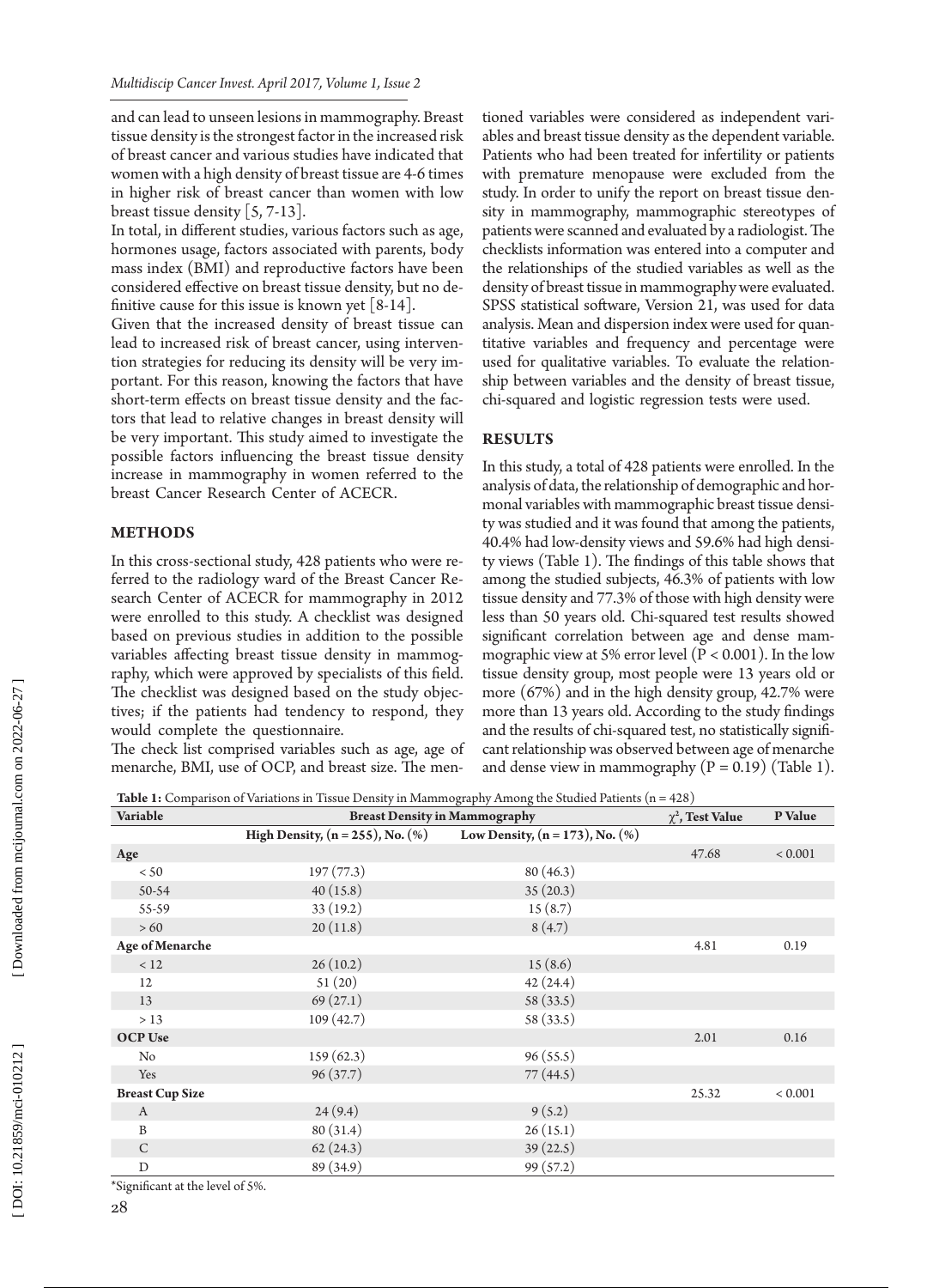Among the studied subjects, 255 (59.5%) were not us ing OCP pills. Most of these individuals (62.3%) were in the high density group. Based on the findings and the chi-squared test results of table 1, no significant re lationship was observed between the variable of OCP usage and dense view. One hundred eighty eight cases (43.9%) had a breast cup size of D and among them, 99 subjects were in the low density group. According to the chi-squared test results in Table 1, a statistically signifi cant relationship was observed between breast cup size and mammographic dense view ( $P < 0.001$ ). According to the findings in Table 2, 191 patients (44.6%) of all the participants had BMIs of 25-29, who were account ed for the highest percentage in the BMI index levels. At this level of BMI, most of the people (121) were in the high density group. According to the result of Fish er's exact test, a significant relationship between BMI index and mammographic dense view was observed at the level of 5% ( $P < 0.001$ ). Two hundred forty seven cases (57.7%) of all the participants were in the regular

menstruation, which had the highest frequency. Also, in the group with high density tissue in mammography, most subjects had regular menstrual statuses (65.5%). According to results of table 2, the fewest number is as signed for people with hysterectomy.

Logistic regression was used to analyze the data and for this purpose, the variables were defined based on the distribution and biology of the effect of factors on breast tissue density as binary variables. After univariate analysis, the independent variables that had shown sta tistically significant relationships at 5% alpha error with breast tissue density were entered into multivariate lo gistic regression model. Results of multivariate logistic regression analysis showed that the odds ratio of dense breast tissue in women with BMIs of less than 25 to 25 and higher is 2.2 with 95% confidence interval (1.253- 3.909). Furthermore, the odds ratio of dense breast tis sue in A and B cup sizes to C and D sizes and age young er than 50 to 50 years and higher were respectively 1.99 (1.2-3.32) and 3.6 (2.22-5.81) (Table 3).

**Table 2:** Correlation of Variables of BMI and Menstrual Status With Mammographic Tissue Density

| Variable                | <b>Breast Density in Mammography</b>                           |          | F Test Value, Fishers Exact Test | P Value        |
|-------------------------|----------------------------------------------------------------|----------|----------------------------------|----------------|
|                         | High Density (n = 255), No. (%) Low Density (n = 173), No. (%) |          |                                  |                |
| <b>BMI</b>              |                                                                |          | 34.93                            | ${}_{< 0.001}$ |
| < 20                    | 7(2.7)                                                         | 1(0.5)   |                                  |                |
| $20 - 24$               | 75(29.4)                                                       | 24(13.9) |                                  |                |
| $25 - 29$               | 121(47.5)                                                      | 70(40.5) |                                  |                |
| $\geq 30$               | 52(20.4)                                                       | 78(45.1) |                                  |                |
| <b>Menstrual Status</b> |                                                                |          | 26.89                            | ${}_{< 0.001}$ |
| Regular                 | 167(65.5)                                                      | 80(46.3) |                                  |                |
| Irregular               | 44(17.2)                                                       | 25(14.5) |                                  |                |
| Menopause               | 42(16.5)                                                       | 67(38.7) |                                  |                |
| Hysterectomy            | 2(0.8)                                                         | 1(0.5)   |                                  |                |

Results of Fisher's exact test show the significant correlation of menstrual status with mammographic tissue density at the level of 5%  $(P<0.001)$ .

**Table 3:** Results of Multivariate Logistic Regression Analysis) Factors Affecting the Density of Breast Tissue

| Variable                                                | B     | <b>SD</b> | OR (%95 CI)             | P Value     |
|---------------------------------------------------------|-------|-----------|-------------------------|-------------|
| <b>BMI</b>                                              |       |           |                         |             |
| $\le$ 25 Compare to $\ge$ 25                            | 0.794 | 0.29      | $(1.253 - 3.909)$ 1.999 | $0.006*$    |
| <b>Breast Cup Size</b>                                  |       |           |                         |             |
| A & B Compare to C & D                                  | 0.693 | 0.259     | $(1.204 - 3.319)$ 1.999 | $0.007*$    |
| Age                                                     |       |           |                         |             |
| $\le$ 50 Compare to $\ge$ 50                            | 1.278 | 0.246     | $(2.217 - 5.809)$ 3.588 | $< 0.001$ * |
| <b>Menstrual Status</b>                                 |       |           |                         |             |
| Regular Compare to Irregular & Menopause & Hysterectomy | 0.241 | 0.239     | $(0.796 - 2.033)$ 1.272 | 0.313       |
| * Significant at the level of 5%.                       |       |           |                         |             |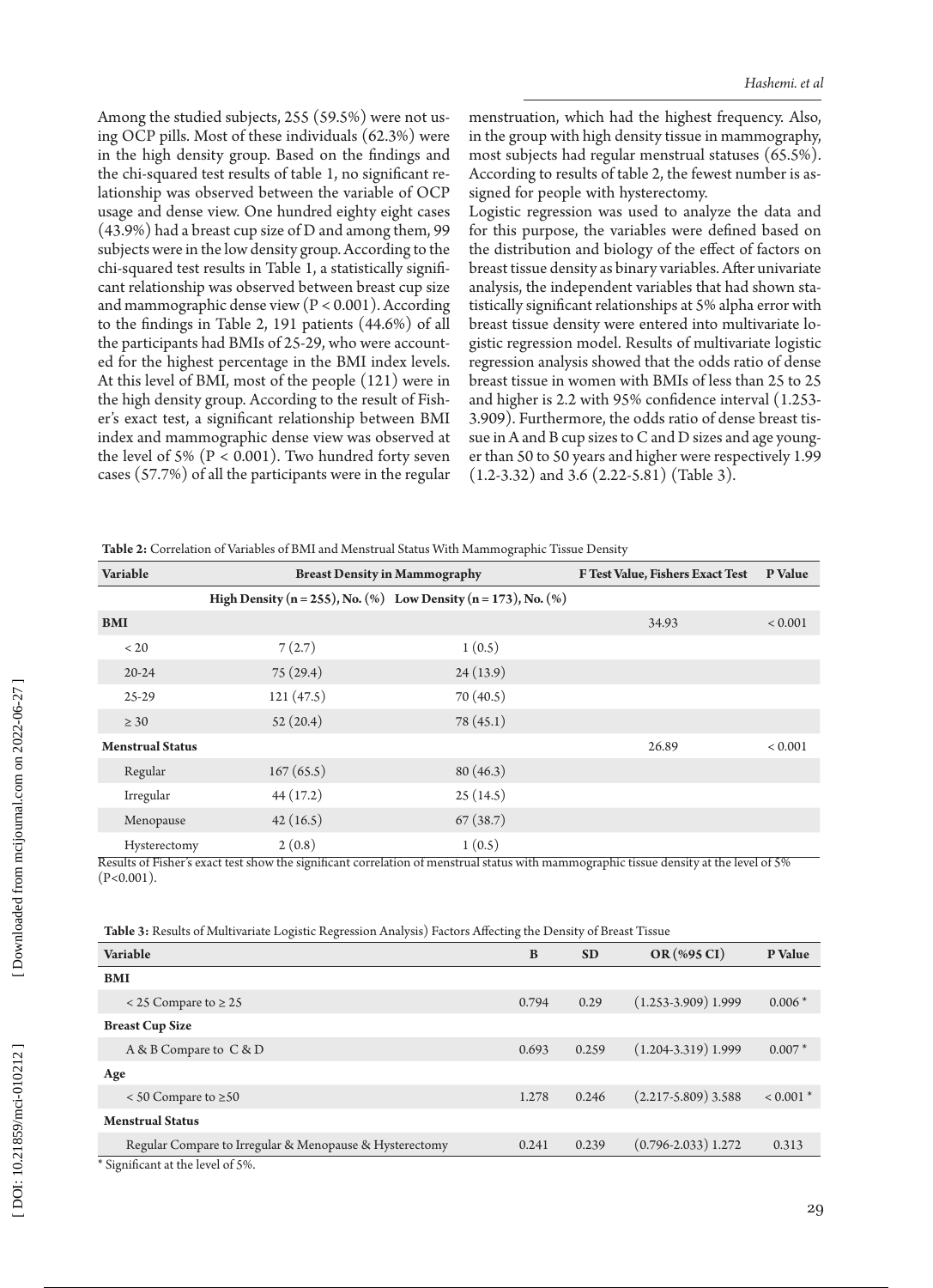#### **DISCUSSION**

Radiological appearance of breast tissue in mammog raphy reflects difference in breast tissue composition in different people. In mammography view, fatty tissue is seen as radiolucent or dark, and epithelial and stromal view is seen as just radiodense or bright. Depending on the degree of darkness or lightness of mammograph ic density of breast tissue view, it is considered from No. I- IV with the ACR scale. Generally, ACR I and II are considered as breast tissues with low density and ACR III-IV as breast tissues with high density. Mam mographic tissue density is one of the strongest factors for increased risk of breast cancer. In fact, women with a high mammographic density breast tissue are almost five times at higher risk of developing breast cancer than women with low mammographic density [5, 15-17]. According to studies, breast tissue density is influenced by various factors such as age, menopause, fertility, BMI, and hormonal and nutritional factors [18, 19]. The study of Lundberg et al. on the effect of infertili ty treatment on mammographic density showed that compared to women with no hormone treatment, infer tile women who received hormonal fertility treatment had higher mammographic density [20]. In a study by Nevler et al., 2760 screening mammograms were per formed. Results showed that women with denser breast tissues required further screening methods like sonog raphy and more investigations such as tissue biopsy. In these women, the incidence of cancer is likely higher  $|21|$ .

Since several factors affect the amount of mam mographic density and according to conducted surveys until now no research has been conducted in this case in Iran, this study was designed to investigate the factors affecting the density of breast tissue in women referred to the breast clinic of ACECR. Different variables were studied and the relationship between them as well as mammographic density was investigated. In the follow ing, we are going to discuss about them.

Overall, 428 women who underwent mammography in the Radiology Ward of ACECR's breast clinic were en rolled in the study and a questionnaire containing the interest variables was completed for each patient. The relationship between the studied variables and the den sity of breast tissue in mammography was evaluated in the conducted statistical analysis.

In classification of the breast tissue density by integrat ing the density, ACR I and ACR II were seen as low density and ACR III and ACR IV as high density; about 40% of patients (173) had low-density breast tissue and 255 (60%) had high-density tissue. The obtained frequency in this study corresponds with international studies [22].

Of the studied variables, age factor can be noted; based on the results of the study, with aging, density of the breast tissue decreases; in this study, age of under 50 years was associated with the highest density of breast tissue and after that age, breast tissue density decreased. This issue is also match up with menopause, meaning that by menopause and increase of its duration, the density of breast tissue reduces. This seems logical be cause with aging and menopause, by the decreasing levels of ovarian hormone, the hormonal effect of ovary on breast tissue is reduced, which also results in the re duction of epithelial tissue of the breast tissue and its replacement with fatty tissue. Similar results have been reported in other studies [8].

Menarche age is another variable; according to the re sults, with increasing menarche age dense view also increases. The highest density (25.5%) can be seen in subjects with maturity age of above 13 years. Research findings show an upward trend in age of menarche of subjects in both low-density and high-density groups, but in chi-squared test, no significant relationship was observed between menarche age and mammographic dense view. On the other hand, individuals with regu lar menstruation have the highest frequency of tissue density (39%). Fisher's exact test showed a significant association between menstruation and dense view. By regular effect of ovarian hormone on breast tissue, hy perplasia of breast epithelial tissue occurs, which leads to an increase in mammographic density; while, the increase of menarche age and irregularity of menstrua tion leads to lower effect of ovarian hormone on breast tissue and as a result breast tissue density reduces in mammography.

According to the results of this study, no significant relationship was observed between OCP usage and breast density. It is possible that duration and type of OCP usage affect the breast tissue density, which was not investigated in this study. According to the results, a statistically significant relationship was observed be tween breast cup size and dense view in mammography. This means that by increasing the size of breast, densi ty of breast tissue reduces in mammography; this rela tionship was also observed for BMI. It was also found that in BMIs of 25-29, most of the cases (121 subjects) (28.3%) were in the high-density group and Fisher's ex act test showed a significant association between BMI and dense view in mammography. These results also correspond with the study of Riza [12]. Overall, of the studied variables, age, BMI and breast cup size showed inverse relationships with density of breast tissue in mammography, while menstrual status can have a direct effect on the density of breast tissue in mammography. The results showed that in young and thin women with smaller breast sizes and regular menstruations, breast tissue was denser and consequently the risk of breast cancer will be higher. In these cases, it is necessary that, if needed, doctors and patients pay more attention to performing periodic checkups at shorter intervals and the use of radiology diagnostic methods and more efforts should be made by the health care system in the